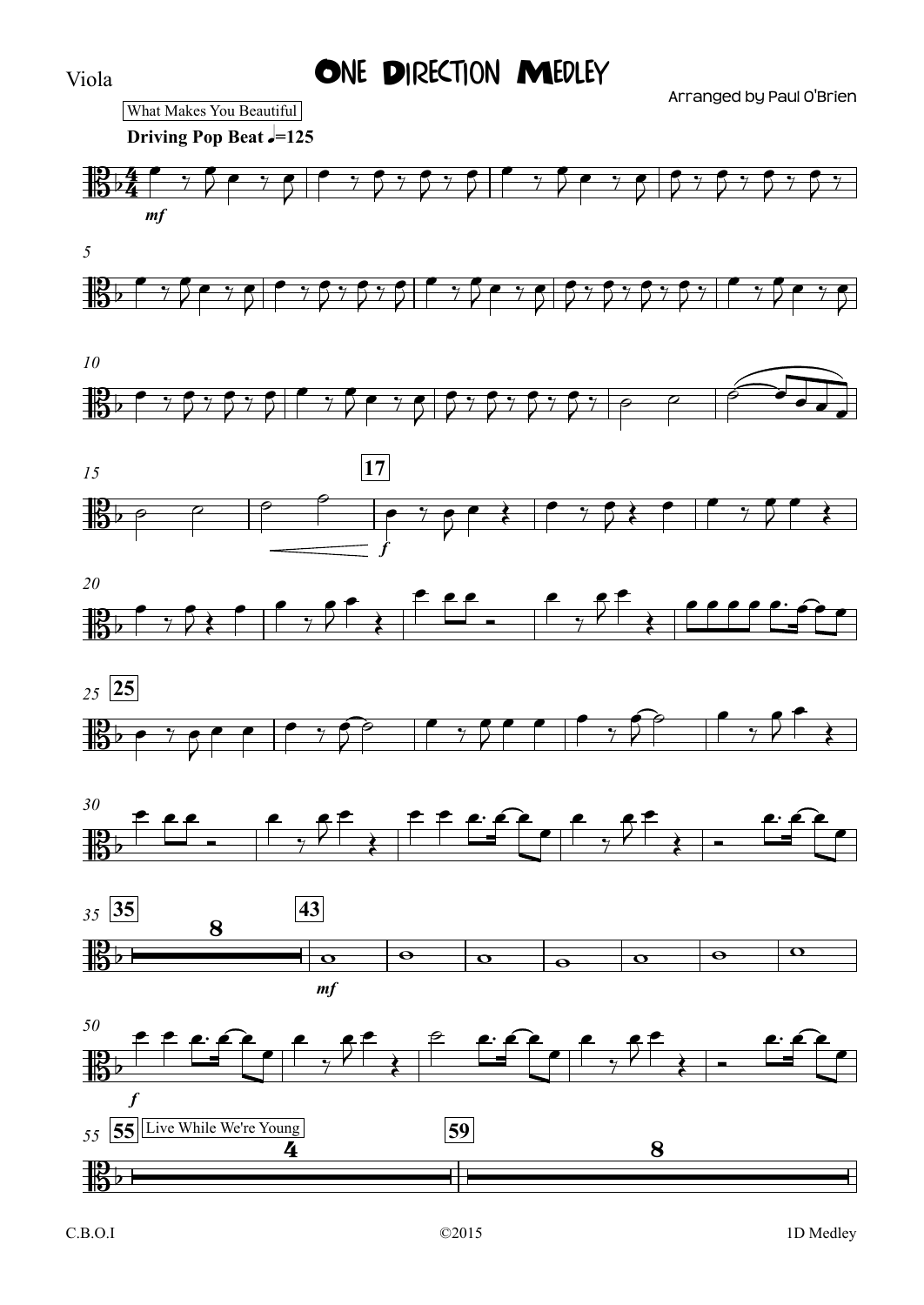

















*mf f 119* **123** *123* **B**  $\overline{b}$  $\frac{p}{2}$  $\frac{1}{2}$ 艳  $b_{\perp}b$  $b^{\frac{p}{p}}$  $\sqrt{ }$  $\epsilon$  e e e e e e e  $\overbrace{\hspace{15em}}$  $\widehat{\mathbf{e}}$   $\mathbf{f}$ œ  $\leftarrow$  $\begin{picture}(180,190) \put(0,0){\line(1,0){180}} \put(10,0){\line(1,0){180}} \put(10,0){\line(1,0){180}} \put(10,0){\line(1,0){180}} \put(10,0){\line(1,0){180}} \put(10,0){\line(1,0){180}} \put(10,0){\line(1,0){180}} \put(10,0){\line(1,0){180}} \put(10,0){\line(1,0){180}} \put(10,0){\line(1,0){180}} \put(10,0){\line(1,0){180$